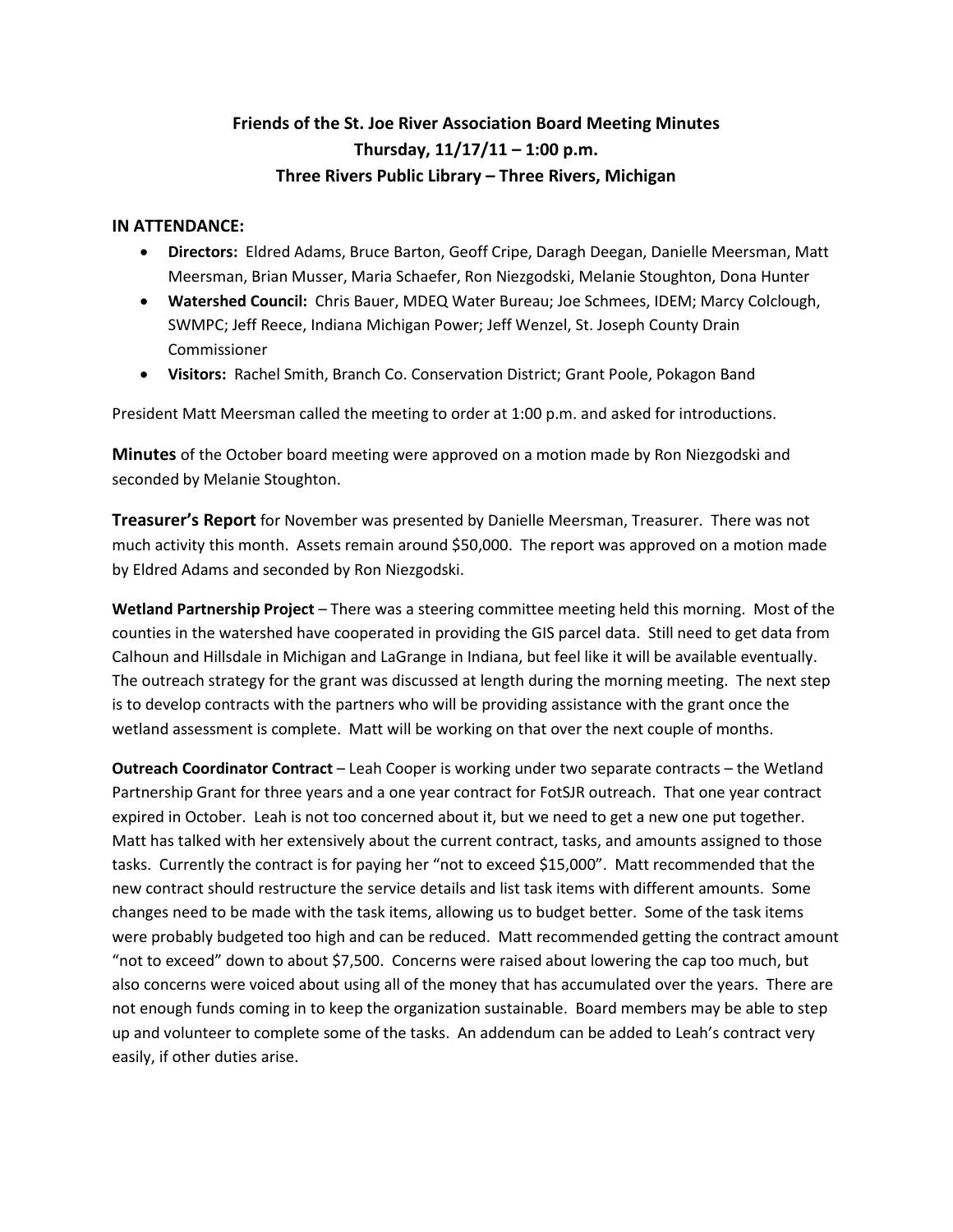This generated a lengthy discussion about how to raise funds to maintain the organization. Chris Bauer suggested the need to step back and look at the big picture and discuss how we are going to raise funds. Leah can concentrate on some very basic tasks, like the website, newsletter, publication flyers, etc. and have the board develop a fund raising strategy. Grants can't be used to sustain this organization. This year might be the year to support an aggressive fund raiser at the annual meeting. Jeff Wenzel suggested contacting the people who actually live on the river and ask for \$100 donation from each. During the outreach phase of the Wetland Partnership grant will be an excellent time to promote FotSJR. Also might want to look at promoting the organization at other wildlife events, like Ducks Unlimited and Pheasants Forever. We need to identify various groups and individuals along the river and in the watershed where we might be able to pull financial support.

Ron suggested that Matt work with Leah on a new contract including changing the service tasks and amount paid for each. Once Matt and Leah have come to an agreement, Matt will email the contract to all board members for their review and approval so it can be completed before the next board meeting.

**Board of Directors** – Right now five directors' terms expire every year. This year 4 of those 5 are officers. Matt Meersman, Danielle Meersman, Dona Hunter, Rudy Kappe, and Eric Kerney are up for reelection. We need to try and fix this at the March meeting, when new directors and officers are elected. Officers change every two years, so something needs to be changed to make sure all officers would not be going off the board at the same time. Melanie Stoughton said she would be willing to serve as secretary for this coming year.

The nominating committee is Geoff Cripe, Daragh Deegan, and Ron Niezgodski.

**Annual Meeting Planning** – A date, theme, speaker, and location need to be determined for the annual meeting soon. Brian Musser, Matt Meersman, Marcy Colclough, and Rachel Smith agreed to help plan the meeting. Sturgis is a great location for the workshop. Eldred Adams will talk with Sturges-Young Auditorium to find out available dates. Monday, March 12 or Thursday, March 22 were suggested as long as they did not coincide with March Madness. Things to consider for this annual meeting are:

- Report on watershed projects that might be replicable in other parts of the watershed.
- Allow 5 minutes to share reports on accomplishments in the watershed, or have information in hand-outs or on a display.
- Tom Springer would make a good speaker. He works for the Kellogg Foundation, have written a book, is a great speaker and very entertaining.
- Use this meeting as a fund raiser, invite more people and maybe consider having alcohol available.

**December Meeting** – Matt and Danielle will be out of town on the regular scheduled meeting date. On a motion made by Dona Hunter and seconded by Melanie Stoughton, the December meeting will be canceled. The next meeting will be held on January 26. Both the nominating committee and the annual meeting committee will need to be working on plans between now and then.